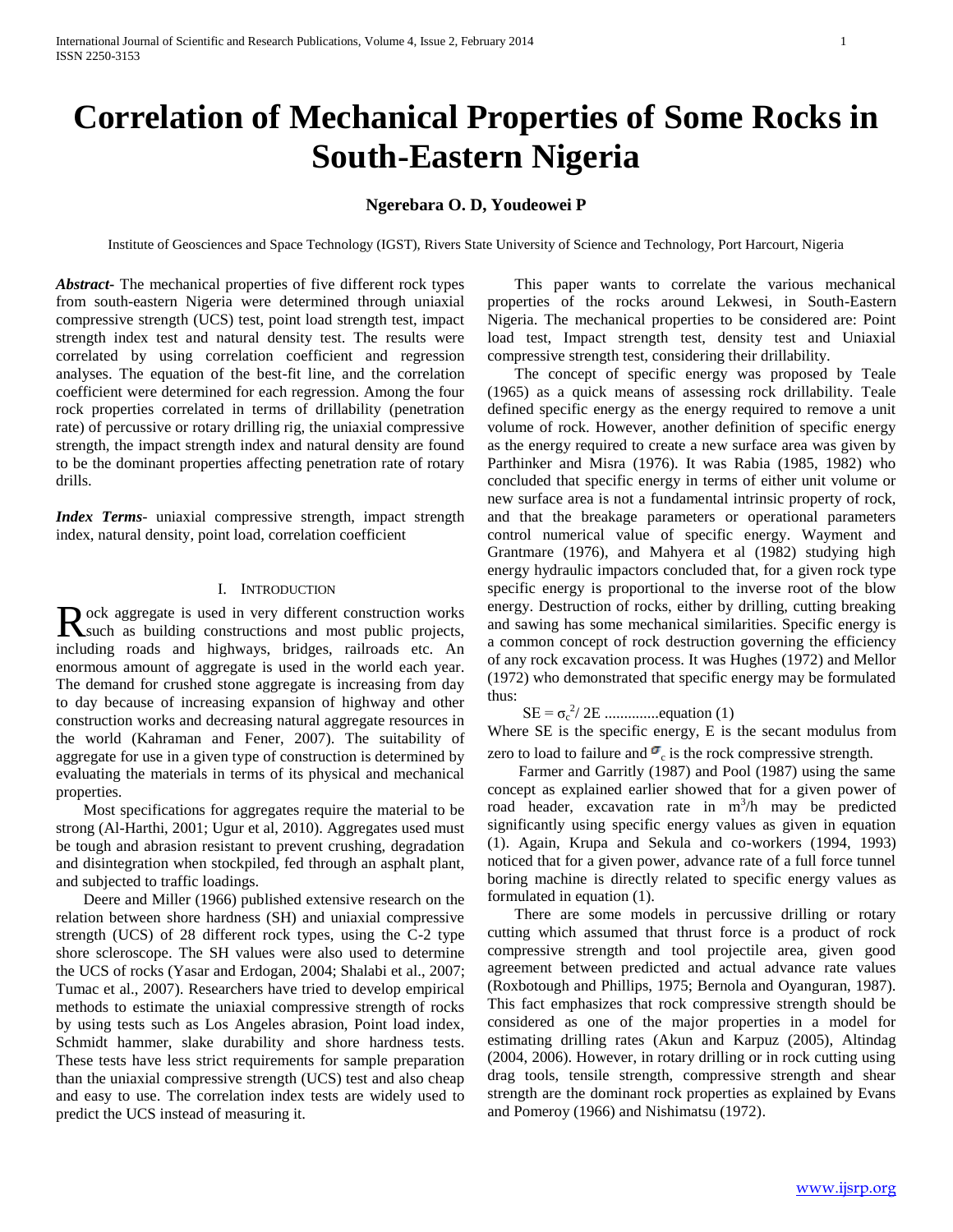Sinkala (1991) emphasized that reduction in a hole deviation is vital in order to minimize operational costs and stated that among the controllable factors with a major effect on hole trajectory deviation, are thrust, torque and operator. The main function of the thrust is to maintain bit-rock contact and to keep the drill string joints closed before the pulses arrive so that the energy losses are minimized. The torque is applied mainly to move bit inserts to new surfaces and simultaneously to tighten drill string joints before the arrival of stern waves (Sinkala, 1991). Sinkala then derived the following theoretical expression for minimum torque necessary to maintain constant bit rotation and found good agreement between actual and theoretical values.  $FD$   $R$ 

$$
t = \frac{1}{3} \sqrt{\frac{15f\theta}{15f\theta}}
$$
................. equation (2)

where  $\tau$  is the bit rotation torque, F is the thrust on the bit, R is the penetration rate,  $\vec{f}$  is the piston impact frequency, D is the bit diameter, and  $\theta$  is the button diameter.

 The above consideration showed that automatic control of drilling parameters may be realized as rock condition changes. Sinkala's contribution enabled the sub-level intervals from LKAB-Kirum mine to be increased from 22 to 27m, thereby increasing the scale of mining and minimizing drilling cost.

# II. RESEARCH ELABORATIONS

 Basic intrusive rocks and shales of Cretacious age in parts of Eastern Nigeria were sampled using Slanzi rotary diamond drilling rig. Drilling performance was carried out on five different rock types within a mine area of  $81,750$ m<sup>2</sup>. Drill type, bit type and diameter, feed pressure, rotation pressure, blow pressure, air pressure, net drilling time, etc were recorded during the operation and hence the net penetration rate calculated for each rock type (table 1) and the samples were later subjected to the following tests:

# **Table 1: Drill Penetration Rates through Different Rock Types**

| Rock Type           | Net<br>Penetration |  |
|---------------------|--------------------|--|
|                     | Rate (m/min)       |  |
| Lateritic Soil      | 0.75               |  |
| Light Grayish Shale | 0.44               |  |
| Dark Grayish Shale  | 0.40               |  |
| Carbonate Rock      | 0.12               |  |
| Dolerite            | 0.03               |  |

*Bit diameter, 76-89mm; rock drill power (14-17.5 kW); bpm (3000-3600); puldown pressure (60-80bar); blow pressure (100- 120 bar); rotational pressure (60-70 bar).*

 **2.1 Uniaxial Compressive Strength Test:** Uniaxial Compressive Strength Test was performed on trimmed core samples having a diameter of 33mm and a length- to-diameter ratio of 2. The applied stress rate was in the range of 0.4 - 1.2MPa/s and the results are given in table 2

 **2.2 Point Load Test**: This test was carried out on the cores having a diameter 33mm and a length of 66mm. The results were corrected to a specimen diameter of 50mm and the following results were obtained (Table 3).

 **2.3 Impact Strength Index Test:** The device of Evans and Pomeroy (1966) was used in the impact strength index test. A 100g sample of rock in the size range 3,175 - 9.525 mm is placed in a cylinder of 42.86 mm diameter and a 1.8 kg weight is dropped 20 times from a height 30.48cm on to the rock sample. The impact Strength index was then measured (i.e. the amount of rock remaining in the initial size range after the test, table 4).

 **2.4 Density Test:** Trimmed core samples were used in the determination of natural density. The specimen volume was calculated from an average of several calliper readings. The weight of the specimen was determined by a balance capable of weighing to an accuracy of 0.01 of the sample weight. The natural density values were obtained from the ratio of the specimen weight to the specimen volume. The average results of the tests are listed in table 5.

| Rock Type           | Mean Compressive | <b>Standard Deviation</b> | Coefficient of variation |
|---------------------|------------------|---------------------------|--------------------------|
|                     | Strength (MPa)   |                           | $\frac{0}{0}$            |
| Lateritic Soil      | 18.74            | 12.56                     | 67.02                    |
| Light Grayish Shale | 74.55            | 11.79                     | 15.81                    |
| Dark Grayish Shale  | 88.42            | 11.85                     | 13.40                    |
| Carbonate Rock      | 109.13           | 8.34                      | 7.64                     |
| Dolerite            | 180.50           | 11.73                     | 5.23                     |
|                     | Average          |                           | 21.82                    |

**Table 2: Uniaxial Compressive Strength (UCS) Test**

# **Table 3: Point Load Strength Test**

| Rock Type           | Mean Point Load | <b>Standard Deviation</b> | Coefficient of variation |
|---------------------|-----------------|---------------------------|--------------------------|
|                     | Strength (MPa)  |                           | $\%$                     |
| Lateritic Soil      |                 | 0.41                      | 22.78                    |
| Light Grayish Shale |                 | 0.34                      | 8.10                     |
| Dark Grayish Shale  | 4.6             | 0.32                      | 6.96                     |
| Carbonate Rock      |                 | 1.56                      | 27.86                    |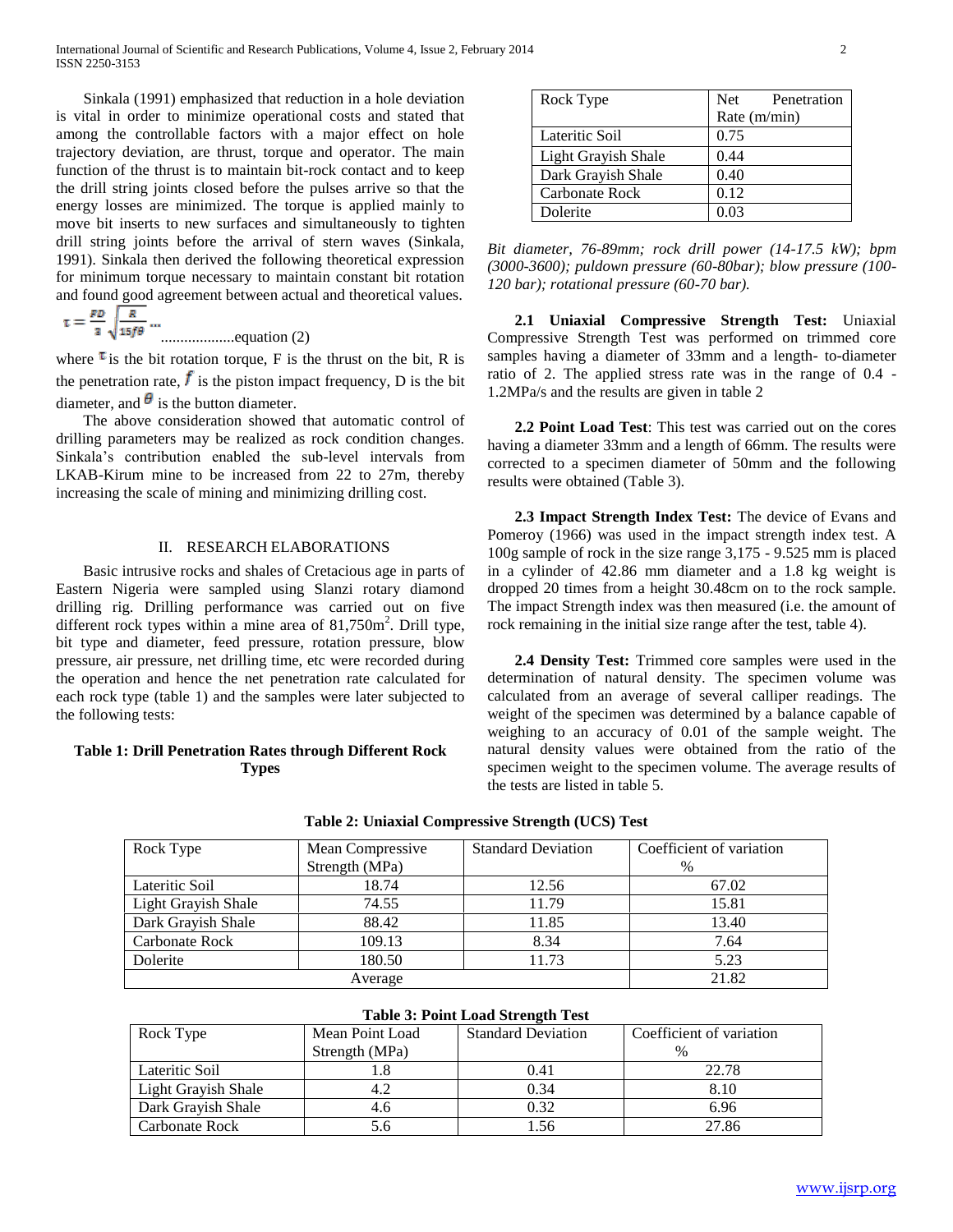| Ð<br>.<br>lefile | $\sim$<br>- 0.5 | $^{\circ}$ | AC<br>0.40 |
|------------------|-----------------|------------|------------|
| -----<br><br>.   |                 |            | 14.84      |

| Table 4: Results of Hilpact Streligul Test |             |                           |                          |
|--------------------------------------------|-------------|---------------------------|--------------------------|
| Rock Type                                  | Mean Impact | <b>Standard Deviation</b> | Coefficient of variation |
|                                            | Strength    |                           | $\%$                     |
| Light Grayish Shale                        | 54.2        | 0.75                      | $-1.38$                  |
| Dark Grayish Shale                         | 61.5        | 0.27                      | $-0.44$                  |
| Carbonate Rock                             | 82.9        | $-0.17$                   | $-0.21$                  |
| Dolerite                                   | 92.2        | $-0.65$                   | $-.0.70$                 |
| Average                                    |             |                           | $-0.68$                  |

| <b>Table 4: Results of Impact Strength Test</b> |
|-------------------------------------------------|
|-------------------------------------------------|

| <b>Table 5: Natural Density Test</b> |              |                           |                          |
|--------------------------------------|--------------|---------------------------|--------------------------|
| Rock Type                            | Densitv      | <b>Standard Deviation</b> | Coefficient of variation |
|                                      | $(g/cm^{3})$ |                           | %                        |
| Light Grayish Shale                  | 2.21         | 0.12                      | 5.43                     |
| Dark Grayish Shale                   | 2.36         | 0.16                      | 6.78                     |
| Carbonate Rock                       | 2.73         | 0.13                      | 4.76                     |
| Dolerite                             | 2.98         | 0.21                      | 7.05                     |
| Average                              |              |                           | 6.01                     |

# III. RESULTS AND FINDINGS

 Two statistical analyses, coefficients of variation and regression analyses were used in this study.

### **3.1 Coefficients of variation**

 The coefficients of variation (CoV) were calculated to evaluate the variability of test results for each test and rock type as shown in tables 2 to 5. The CoV is obtained by dividing the standard deviation by the population mean and expressing it as percentage. The higher the CoV, the more variable are the results of a given test.

 The uniaxial compressive strength (UCS) values range from 18.74 MPa for lateritic soil to 180.50 MPa for dolerite while the CoV range from 5.23% for dolerite to 67.02% for lateritic soil with overall average of 21.82% (table 2).

 The point load strength index values range from 1.8MPa for lateritic soil to 10.5MPa for dolerite with the CoV ranging between 6.96% for light gray shale to 27.86% for shalley carbonate and an overall average of 14.84% (table 3).

 The impact strength index range from 54.2 for the light grayish shale to 92.2 for dolerite with the CoV value ranging from 0.21% for shalley carbonate to 1.38% for light grayish shale with an overall average of 0.68 % (table 4)

The natural density values range from 2.21  $g/cm<sup>3</sup>$  for light grayish shale to 2.98 g/cm<sup>3</sup> for dolerite while the CoV range from 4.76% for light Shelley carbonate to 7.05% for dolerite with overall average of 6.01% (table 5).

#### **3.2 Regression Analysis**

 Penetration rates were correlated with the rock properties using the method of least-squares regression. The equation of the best-fit line, 95% confidence limits, and the correlation coefficient (r) were determined for each regression. As shown in the plots, there is an inverse relationship between penetration rate and the horizontal axis (Figures 1- 4).

 The linear relationship between penetration rates and the UCS values shown in figure 1 verifies the theoretical consideration that thrust force and penetration rate are related to the product of rock compressive strength and tool projectile area. The equation of line is  $y = -0.0045\sigma_c + 0.77$ ;  $r = 9.4590 \times 10^{-01}$ or -0.95 with a standard error, Se =  $\pm$  0.50 where y is the penetration rate (m/min) and  $\sigma_c$  is the uniaxial compressive strength (MPa).

 A linear relationship is seen between the point load index and the penetration rate (figure 2) and the equation of line is  $y = 0.079P_1 + 0.77$ ; r = 8.932 x 10<sup>-01</sup> or -0.89 with a standard error, Se  $= \pm 0.15$  where y is the penetration rate and  $P_i$  is the point load index (MPa). Again, there is an inverse relationship between the penetration rate and point load index.

 The plot of penetration rate as a function of the impact strength index is shown in figure 3. There also exist a linear relationship between penetration rate and the impact strength index as shown in the equation of line,  $y = -0.011 I_s + 1.07$ ;  $r = -1.07$ 9.955 x  $10^{-01}$  or -0.996 with a standard error, Se =  $\pm$  0.04, where y is the penetration rate and  $I<sub>s</sub>$  is the impact strength index.

 A linear relation between penetration rate and natural density is found in figure 4 with the equation of line as  $y = 0.57\rho + 1.72$ ; r = -0.98; Se =  $\pm$  0.04 where y is the penetration rate and  $\rho$  is the natural density ( $g/cm<sup>3</sup>$ ).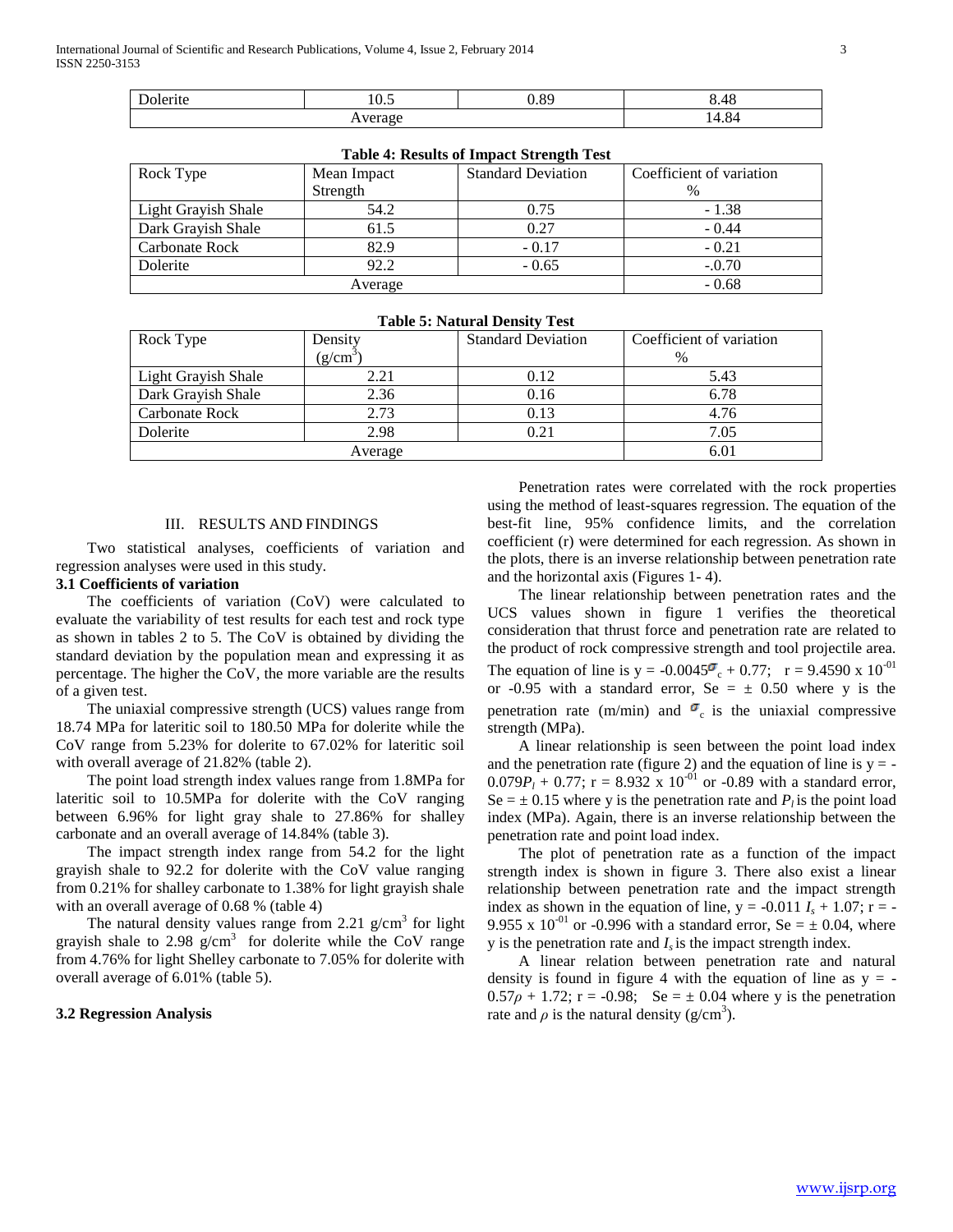

**Fig 1: Penetration Rate versus Uniaxial Compressive Strength** 



 **Fig 2: Penetration Rate versus Point Load Strength** 







 **Fig 4: Penetration Rate versus Natural Density**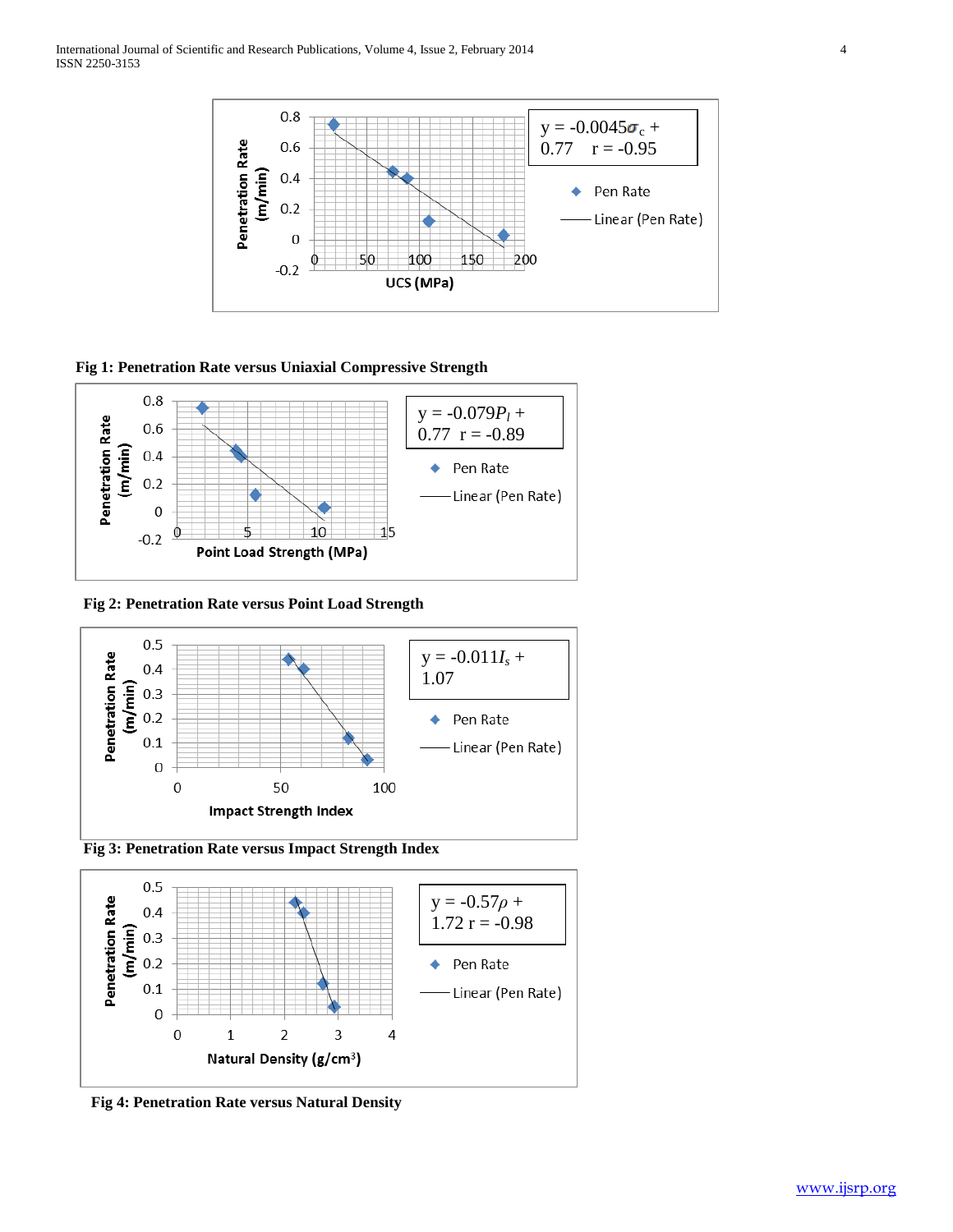#### IV. FINDINGS

 The impact strength test yields the most consistent result of the four methods used. Only the coefficient of variation of the point load test is a little close to UCS while those of impact strength and natural density are far. Both UCS and point load have relatively high values of coefficient of variation, though the variability of their results is still within acceptable limits for most engineering purposes.

 Theoretical considerations given in the paper shows that penetration rates of percussive drills are directly proportional to blow energy, blow frequency, energy transfer rate and inversely proportional to hole diameter and specific energy values. However, specific energy is not a fundamental intrinsic rock property and operational parameters like blow energy controls the numerical values of specific energy. It is concluded that for a given power of drilling, specific energy is a direct function of rock parameters and may be formulated as given in equation (1). There are some models in percussive or rotary drilling, assuming that thrust force for unit length of advance is a product of compressive strength and tool projectile area. These two realities explain the highly statistical relations between penetration rates and elastic modulus values.

 From the rock properties adopted in this study, UCS exhibited the strongest correlation with penetration rate, followed by impact strength index and natural density while point load strength showed weak correlations.

#### V. CONCLUSIONS

 The mechanical properties of four different rock types were determined and correlated by using correlation coefficient and regression analyses. The equation of the best-fit line, and the correlation coefficient were determined for each regression. Among the four rock properties correlated in terms of drillability (penetration rate) of percussive or rotary drilling rig, the uniaxial compressive strength, the impact strength index and natural density are found to be the dominant properties affecting penetration rate of rotary drills.

#### **REFERENCES**

- [1] Al-Harthi, A. A 2001. A field index to determine the strength characteristics of crushed aggregates.Bull. Eng. Geol. Rnv.,60:193-200.
- Akun M. E., Karpuz C 2005. Drillability studies of surface-set diamond drilling in Zonguldak Region sandstones from Turkey. Int J Rock Mech Min Sci 42: 473-479
- [3] Altindag R. 2004. Evaluation of drill cuttings in prediction of penetration rate by using coarseness index and mean particle size in percussive drilling. Geotech. Geolog Eng., 22: 417-425
- [4] Altindag R. 2010. Assessment of some brittleness index in rock drilling efficiency. Rock Mech. Rock Eng., 43:361-370.
- [5] Bernaola J, Onyanguran PR, In: Herget G, Vongpaisal S, editors 1987. Penetration rate prediction in percurssive drilling. Proceedings of the sixth International Congress on Rock Mechanics, p. 595-7.
- [6] Deere D. U. and Miller R. F 1966. Engineering classification and index properties for Intack Rocks. Tech Rept No. AFWL-TR-65-116. Airforce Weapons lab: Kirtland AFB, New Mexico.
- [7] Evans I, Pomeroy CD 1966. The strength, fracture and workability of coal. London: pergamon Press.
- [8] Farmer IW, Garritly P, In: Herget G, Vongpaisal S, editors, 1987. Prediction of roadheader cutting performance from fracture toughness considerations. Proceedings of the Sixth International Congr Rock Mechanics, p.621-4.
- [9] Hughes H 1972. Some aspects of rock machining. Int. J. Rock Mech Min Sci 9: 205-11.
- [10] Kahraman S, Fener M 2007. Predicting Los Angeles abrasion loss of rock aggregates from the uniaxial compressive strength. Mater Lett., 61: 4861- 4865.
- [11] Krupa V, Krepelka F, Imrich P, In: Olieveira et al., editors 1994. Continuous evaluation of rock mechanics and geological information at drilling and boring. Proceedings of the seventh International Congr, Intern Assoc Eng Geol, p. 1027-30
- [12] Krupa V, Krepelka F, BejdaJ, Imrich P, In: Cunha APD, editor 1993.The cutting constant of the rock does not depend on scale effect of rock mass jointing. Proceedings of the second International Workshop on scale effect on rock masses. P. 63-8.
- [13] Mahyera A, Mcdonald RC, Koenning TH, In: Baumgartner P, editor 1982. Predicting performance of Joy Hefti impactors for secondary breaking. CIM Special, Vol. 30, p. 59-64
- [14] Mellor M 1972. Normalization of specific energy values. Int. J. Rock Mech Min Sci 9: 661-3.
- [15] Nishimatsu Y. 1972. The mechanics of rock cutting. Int J. Rock Mech Min Sci 9;261-70.
- [16] Pathinkar AG, Misra GB 1976. A critical appraisal of the protodyakonov index. Int. J. Rock Mech Min Sci. 13: 249-51
- [17] Pool D 1987.The effectiveness of tunnelling machines. Tunn Tunnel, Januarry, 66-7.
- [18] Rabia H. 1985. A unified prediction model for percussive and rotary drilling. Min Sci Technol. 2: 207-16
- [19] Rabia H. 1982. Specific energy as a criterion for drilling performance prediction. Int. J. Rock Mech Min Sci. 19: 39-42.
- [20] Roxborough FF, Philips HP 1975. Rock excavation by disc cutter. Int. J. Rock Mech Min Sci 12: 361-6.
- [21] Sinkala T. 1991. Improving hole quality by automatic control of the drilling process: Theoretical and field studies. Min Sci Technol 12: 79-88
- [22] Sinkala T. 1991. Relating drilling parameters at the bit-rock interface: theoretical and field studies. Min Sci 12: 67-77
- [23] Shalabi I, F, Cording J E, Al-Hattamleh H. O 2007. Estimation of rock Engineering Properties using hardness tests. Eng. Geol., 90: 138-147
- [24] Teale R 1965. The concept of specific energyin rock drilling. Int. J. Rock Mech Min Sci, 2: 57-71.
- [25] Tumac D, Bilgin N, Feridunoglu C, Ergin H 2007. Estimation of rock cuttability from shore hardness and compressive strength properties. Rock Mech Rock Engng 40(5): 477-490
- [26] Ugur I, Demirdag S, Yavuz H 2010. Effect of rock properties on the Los Angeles abrasion and impact test characteristics of the aggregates. Mater. Char.,61: 90-96.
- [27] Wayment WR, Grantmyre I, In: Robbins RJ, Conlon RJ, editor 1976. Development of a high blow energy hydraulic impactor. Proceedings of the Rapid Excavation Tunn Conference, Las Vegas p. 611-26.
- [28] Wu Y, Parker F, Kandhai K 1998. Aggragate toughness/abrasion resistance and durability/soundness tests related to asphalt concrete performance in pavements. Alabama, Aubum University; NCAT Report. pp. 94-98
- [29] Yasar E, Erdogan Y 2004. Estimation of physic-mechanical properties using hardness methods. Eng. Geol., 71: 281-288

#### AUTHORS

**First Author** – Dr. Ngerebara Owajiokiche Dago, B.Sc, PGD, M.Phil, Ph.D, Institute of Geosciences and Space Technology (IGST), Rivers State University of Science and Technology, Port Harcourt, Nigeria

**Second Author** – Dr. Youdeowei Patrick, B.Sc, M.Sc, Ph.D, Institute of Geosciences and Space Technology (IGST), Rivers